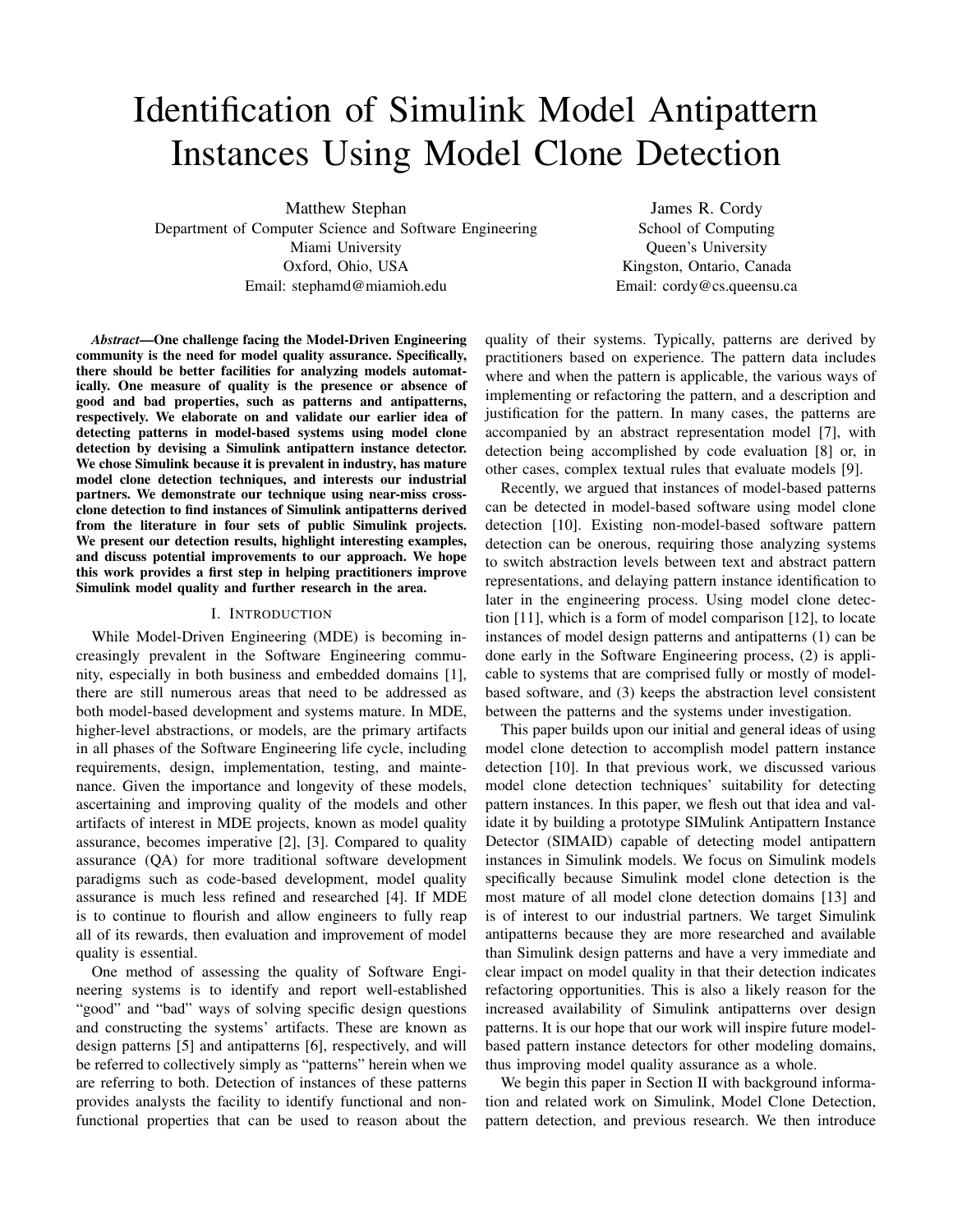

Fig. 1. Window Obstacle Effects Subsystem<sup>1</sup>

SIMAID in Section III including the Simulink antipatterns included in its scope and an overview of its process. Section IV presents our case study using SIMAID on four sets of publicly available Simulink projects. We discuss evaluation, threats to validity, and future work in Section V, and conclude the paper in Section VI.

# II. BACKGROUND AND RELATED WORK

This section provides background information on Simulink, model clone detection, and patterns. In addition, we highlight the novelty of our work by comparing it with existing pattern instance detection and analysis techniques. Much of this section is paraphrased and extended from the initial short paper in which we proposed the model clone-based technique [10].

# *A. Simulink*

Simulink [14] is a modeling language in the Matlab development environment that is intended for model-based design and simulation. Simulink models are data-flow models that are comprised of three levels of granularity: whole models, (sub) systems, and blocks. Models are composed of systems, and systems contain other (sub) systems and blocks. Each block type has its own unique semantics and parameters, typically comes from a library, and is connected to other blocks using lines to allow for simulation.

Figure 1 illustrates a Simulink system modeling a car window that encounters an obstacle in its path<sup>1</sup>. The system and blocks within it represent the spring and damping effects during the window's interaction with an obstacle to calculate force. The blocks on the left of the figure represent the input to the system, while the rightmost block outputs the force to be applied. The Multiport Switch blocks use their first input to determine which of their remaining inputs will be output to the gain blocks (spring and damper) that follow. In many cases, Simulink blocks have corresponding C code that can automatically be generated for embedding on a variety of target platforms. Engineers and analysts edit Simulink models through the Matlab environment by navigating through systems and adding, modifying, and deleting blocks and lines.

#### *B. Model Clone Detection*

Model comparison refers to comparing and contrasting sets of models and identifying similarities and differences, respectively. While it is an emerging field, there are many different model comparison techniques and approaches [13], including model clone detection. Model clone detection is a specialization of model comparison that accomplishes similaritybased model matching [11]. It works by finding similar or identical fragments within sets of models in an MDE project and identifying those fragments as clone pairs, which can be clustered as classes. For non-identical, or near-miss (Type 3) clones, this similarity is capped by a specific threshold, for example, clone pairs that are 80% similar. For identical (Type 1) clones and renamed clones (Type 2), no threshold is needed [15].

Model clone detection techniques have been developed for different types of models and domains, the most mature being Simulink [11], [15], [16]. More recently, however, model clone detection approaches have been emerging for other types of models such as Stateflow models [17], [18], UML models [19], [20], and others. Some model clone detectors employ a graph-based analysis approach, while others use a text-based approach, each having their own unique benefits and shortcomings [13].

*1) Cross Clones:* One extension to model clone detection is the notion of detecting "cross clones". Instead of executing model clone detection on a project and revealing model clone pairs and classes within that project in isolation, cross clone detection involves running a model clone detection tool on two or more projects and ascertaining what clones "cross", or intersect, between the projects. A non-model-based example of this can be seen in our previous work on DebCheck [21], which uses cross cloning to find licensing issues in code-based software systems. Specifically, DebCheck finds near-miss C function clones that cross between a given application's code and the Gnu-licensed Debian source distribution. This same idea can be applied to model clones, as we have proposed [10].

## *C. Design Patterns and Antipatterns*

Design patterns provide tested and generic solutions for prevalent Software Engineering design problems and properties. Antipatterns are general representations of bad practices and properties that software engineers should avoid. Patterns have been utilized in a variety of domains for different purposes, including Java enterprise system design patterns [22], predicting performance [23], and finding design patterns in multi-agent systems [24]. In all cases, the patterns have a description of their applicable contexts and an abstraction of the solution, allowing it to be used in different situations.

*1) Related Pattern Instance Detection Techniques:* When it comes to assessing software quality, one generally accepted form of metrics is detecting the existence of design patterns and absence of antipatterns [26], [27]. Often, pattern detection involves textual analysis rules, such as Prolog, that examine systems at the source code level [8], [25], [28], [29], or design level [30]. Textual code level pattern detection is most

<sup>1</sup>http://www.mathworks.com/products/simulink/model-examples.html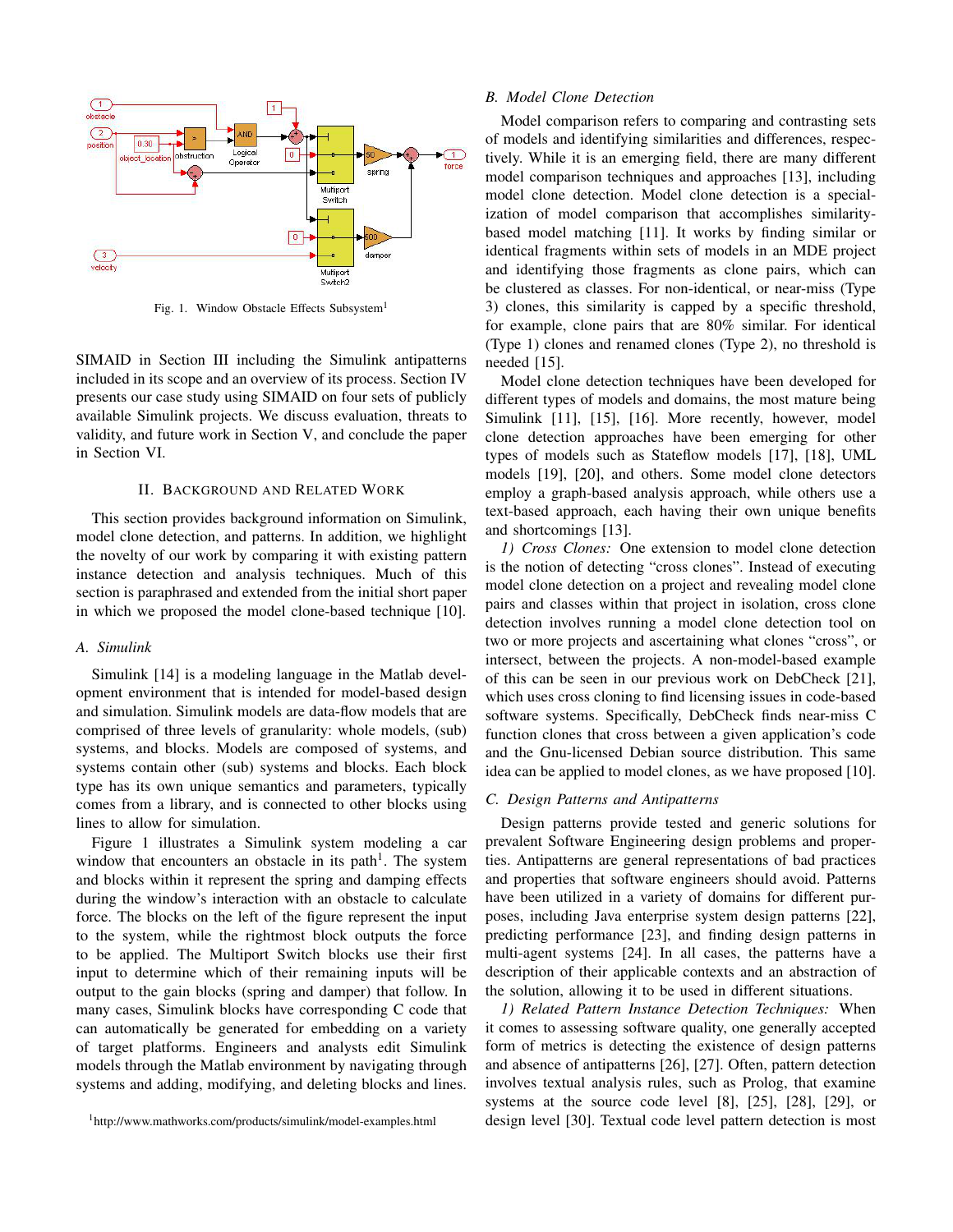

Fig. 2. Sample C++ Prolog Analyzer [25]

common. One textual approach involves extracting meta data from C++ classes and comparing it to meta data for known patterns [25], [28]. As illustrated in Figure 2, Kramer and Prechelt [25] accomplish this by converting patterns into Prolog rules and considering system properties, like C++ meta data, as Prolog facts. We include this figure as it is representative of the general process taken by many existing model pattern detection approaches and helps contrast them with what we do with SIMAID. In this example, they run Prolog queries using the pattern rules on the extracted system facts, and then present instance candidates to the user. Stoianov and Sora [8] also use Prolog rules to analyze code. These approaches differ from the research we present in this paper in that they use textual rules and work on source code.

The Mate Project [31] performs "guideline" checks using codified rules. In contrast to Prolog approaches, they use visual model analysis rules and activity diagrams to generate an implementation of their guideline rules in Java. This process performs textual analysis using those Java rules, while our approach and SIMAID tool are strictly model-based. A similar reverse engineering approach to detecting design patterns is realized by Tsantalis et al. [29]. They develop a matrix representing the pattern properties they are looking for and compare these matrices to the graph-based version of the code. Some notable shortcomings of this technique include "convergence of the similarity algorithm (depending) on the system graph size" and "the time needed for the calculation of similarity scores . . . can be prohibitive for large systems." We conducted similar research where we expressed Java Enterprise Edition (J2EE) framework implementations as framework specific models (FSM) [32]. We were able to detect antipattern instances by reverse engineering Java code, obtaining a model, and performing analysis on that model's properties. Unlike the approach in this paper, both these approaches require and reverse engineer the code, and include a textual codification of the patterns. In addition, the FSM approach works only with software frameworks.

Most closely related to our work is that of Wenzel and Kelter [33]. They also note the problems with translating patterns into "non-familiar formalisms", such as Prolog. Their approach employs model comparison by defining patterns as UML models and comparing those UML pattern models to systems of interest. They specifically evaluate characteristics unique to the patterns being sought after. This evaluation involves converting all the UML models to attributed type graphs and associating a weight to model-language specific properties, like having the same super class or sharing a package. While their approach is tailored to detecting design pattern occurrences, antipattern instance detection could be accomplished in the same manner. Similar to our work, this is an example of detection of model-based patterns using model comparison. However, it is intended for UML class models only, can experience performance problems with the heavily cyclic graphs that can appear in data-flow and behavioral models, and can be accessed only within the FUJABA development tool<sup>2</sup>. The approach we present in this paper uses the Simone model clone detector [15], which avoids cyclic graph and subgraph isomorphism issues and is not restricted to any particular tool environment. Simone reports its results as both an HTML web page and an XML database, and can be viewed directly in the Simulink environment using the SimNav interface [34]. While SIMAID works with Simulink specifically, the general technique we use for SIMAID is applicable to any modelling language for which a mature model clone detection technique exists.

Mapelsden et al. have devised a domain specific modelling language intended for design patterns called Design Pattern Modelling Language (DPML) [35]. Their language allows for linking design pattern solution elements to UML model elements in order to verify that design patterns have been adhered too. In contrast to our model clone detection based process and the work of Wenzel and Kelter, this also requires learning and using the "non-familiar formalism" that is their language. In addition, DPML is intended to be linked to the model elements at design time and is used more for specification and adherence, rather than pattern instance detection.

# *D. Identifying Model-Based Pattern Instances using Model Clone Detection*

In our previous short paper we proposed a general strategy for detecting pattern instances using model clone detection [10] in order to improve model quality. The process, which is based on the same principles as DebCheck [21], is centered on cross cloning. Specifically, it begins by defining and modelling each pattern of interest as a concrete (sub) model, storing those model-based pattern representations as their own library, and performing model cross clone detection between the system being analyzed and the library of patterns. Model clone pairs between a pattern model and the system can then be viewed by a QA tester as an instance of that pattern in

<sup>2</sup>http://www.fujaba.de/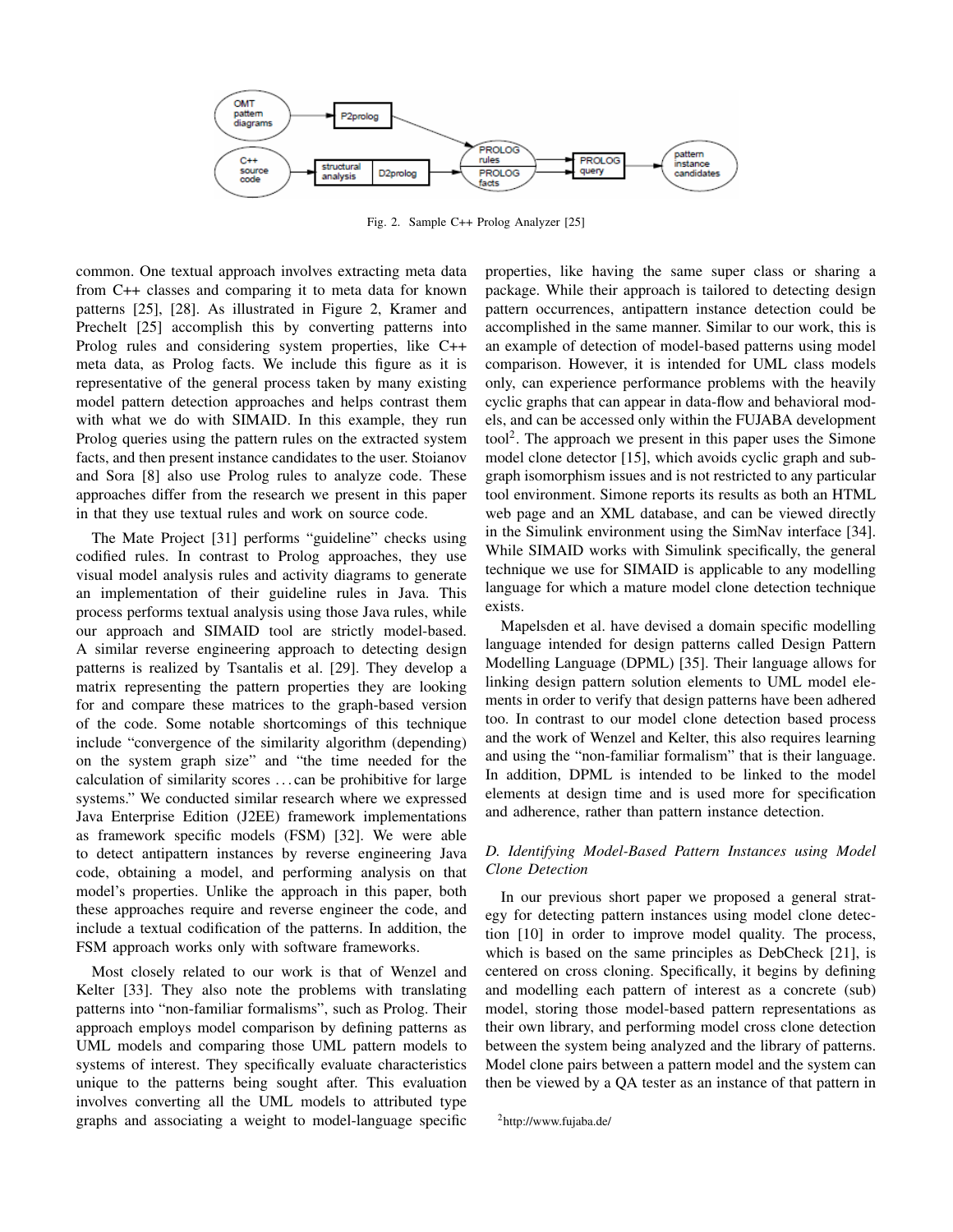the system, and used to reason about properties of the system in model quality assessment.

*1) Representation of Model Patterns:* In a way similar to Wenzel and Kelter's [33] UML model comparison approach, concrete instances of the patterns of interest must be represented as (sub) models to be compared to the models in the system undergoing analysis. A key consideration is which model patterns are to be represented and how this will be done.

The question of which model patterns to include depends on what quality engineers are interested in and what is available in the research and industrial literature. Regarding the "how", many patterns are already defined as examples at the design/modelling level, such as those in Gamma et al.'s "Gang of Four" design pattern textbook [5] and other works on design patterns [36] and antipatterns [37]. In some cases patterns are presented as a set of explicit model instances or examples, and in other cases, as a single generalized or abstract representation of the pattern model. In both situations, all that is required is to represent these patterns and their defining properties in a suitable concrete model form so that the clone detection tool can identify clone pairs between pattern models and target models. We elaborate on this notion in our previous research [10].

*2) Detecting Model Pattern Instances using Model Clone Detection:* When it comes to detecting model pattern instances using model clone detection, earlier approaches that are capable of detecting Type 1 (exact) model clones only [11], [20] may not be useful in their current form. This is because target projects to be analyzed would have to have identical models, in both structure and type naming, to those in our model pattern library in order to be detected.

Model clone detectors capable of detecting Type 3 (nearmiss) and Type 2 (renamed) model clones [15]–[17], [19] are suitable candidates. Detection of Type 2 model clones will allow engineers to detect simple structure-based model patterns that have identical structure to, but different element names than, the systems being evaluated. Type 3 model clone detection allows for more flexible and abstract definitions of model patterns. Any model clones identified as Type 3 clones to a model in pattern libraries are near-miss matches that indicate potential pattern instances that can be verified by the system analyst or domain expert. More discussion about model clone types, with hypothetical examples, can be found in our introductory paper [10].

# III. SIMULINK ANTIPATTERN INSTANCE DETECTOR (SIMAID)

In order to validate our idea of using model clone detection for model pattern detection, we have developed a Simulink antipattern instance detector (SIMAID) that employs Simulink model clone detection. We chose this specific domain and function because (1) Simulink is one of the most widely used MDE methods in industry, (2) Simulink model clone detection methods are mature and reliable [11], [15], [16], [38], [39], and (3) our industrial partners are extremely interested in quality assurance for Simulink. SIMAID uses the publicly available Simulink model clone detection tool Simone [15], which is both mature and has been thoroughly evaluated [38], [40].

# *A. Simulink Antipatterns Considered*

As yet there is no established corpus of Simulink antipatterns, and for the antipatterns that we were able to find, there are few clear antipattern definitions or models. However, one source of Simulink antipatterns we found very helpful was the preliminary list provided by Tran and Kreuz [41] based on their experiences at Daimler. In their list, they briefly describe in a sentence or two, without Simulink examples or models, antipatterns that are analogues of traditional codebased antipatterns. They simply enumerate the antipatterns and are concerned solely with refactoring techniques for them, rather than detecting instances in Simulink projects.

Another source of antipatterns is the MathWorks Automotive Advisory Board's (MAAB) modeling style guidelines [42], which we used to find good examples of Simulink antipatterns. The style guidelines were originally composed by Mathworks with Ford, Daimler Benz, and Toyota, and now has contributions from "many of the major automotive OEMs and suppliers". Not all of the guidelines are directly transferable to meaningful model antipatterns, for example those dealing with aesthetics or documentation, but there are a handful that immediately appeared ideal for model antipattern representation.

The following subsections enumerate the Simulink antipatterns we have currently implemented in SIMAID. In each case we extend the existing definitions for them, and provide examples of our model pattern representations. All of our Simulink antipattern models are publicly accessible at our website<sup>3</sup>.

*1) Primitive Obsession:* The Primitive Obsession (PO) antipattern [41] exists when there are small subsystems in a Simulink project that encapsulate very simple or primitive operations. The problem with this is there is no need the impose a hierarchical subsystem structure for a system that has one or two simple blocks in it. Simulink subsystems are meant to "Keep functionally related blocks together" in order to simplify Simulink models <sup>4</sup>.

In order to represent this Simulink antipattern, we created a set of subsystems each containing a single block with a sink and a source. Figure 3 presents four example PO antipattern models from our Simulink antipattern library. Each of them represents a subsystem suffering from PO and, given the right similarity threshold, can facilitate detection of subsystems that have very few, likely one to two, operations. When it came to deciding which blocks to use and how many subsystems to create in the PO pattern models, we simply relied on Simulink's own "Commonly Used Block" library. The blocks have Simulink default names, which will be ignored by any model clone detector capable of detecting Type 2 or 3 clones. In addition, our PO antipattern representations are such that

<sup>3</sup> http://www.users.miamioh.edu/stephamd/projects/simaid/

<sup>4</sup>http://www.mathworks.com/help/simulink/ug/creating-subsystems.html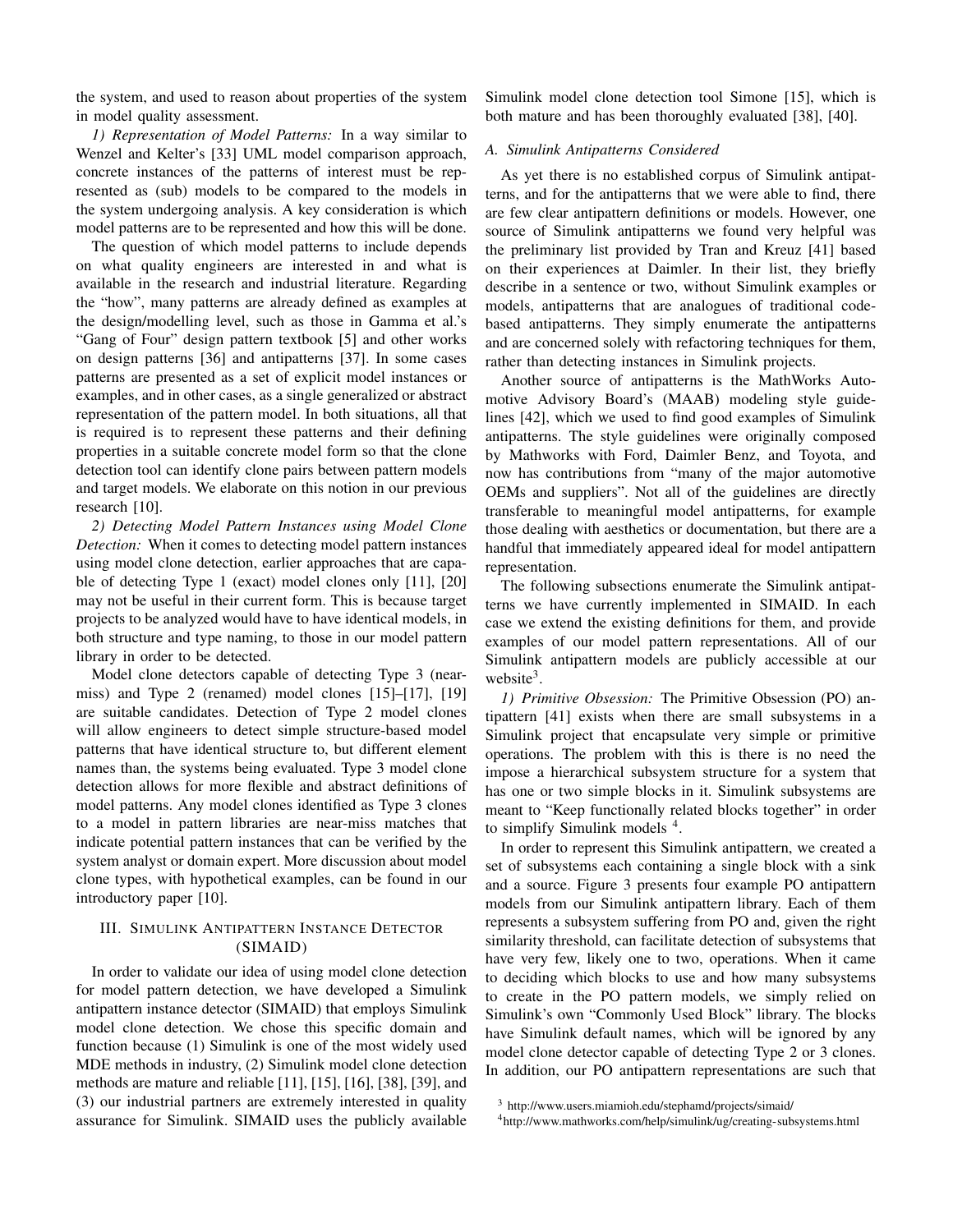

Fig. 3. Example Primitive Obsession (PO) Antipattern Models



Fig. 4. Example Middle Man (MM) Antipattern Model with 2 Blocks and 6 Subsystems

Type 3 model clone pairs of systems with 2 function blocks are also identified.

*2) Middle Man:* The Middle Man (MM) Simulink antipattern describes a case where a (sub) system is doing too much delegation and not contributing significantly to the behavior of the overall system [41]. This is a problem because it adds to the complexity of the system hierarchy unnecessarily.

An identifiable symptom of an MM antipattern instance is having a system contain very few operational blocks and many subsystems. To model this antipattern, our Simulink antipattern library includes a model with a set of subsystems representing a variety of cases of blocks and subsystems. One example variant includes the one depicted in Figure 4. This subsystem contains two blocks and six subsystems and, with near-miss model clone detection, will catch similar and related antipattern instances. To complete the MM antipattern model set, we include systems covering the cross product of zero to three blocks and zero to six subsystems. We could have easily included more variations of these systems, but chose three blocks and six subsystems based on our Simulink experience and to demonstrate the feasibility of SIMAID. SIMAID could handle a larger cross-product set if the antipattern libraries included one.

*3) Feature Envy:* The Feature Envy (FE) Simulink antipattern refers to an instance where a subsystem is "more interested" in another subsystem than the one it is actually in [41]. It is similar to the Middle Man antipattern in that it will have very few blocks, but differs in that it is overly fixated on a single subsystem.

The properties of antipattern instances of those suffering

from this antipattern are having very few blocks and having one or more calls/signals sent to a single (not many, like MM) subsystem. For brevity we have left out the FE model representation as it is similar to MM, except with a single subsystem.

*4) Block/Signal Clumps:* The Block/Signal Clumps (BSC) Simulink antipattern, analogous to the "Data Clumps" code smell [27], describes instances where a set of primitive blocks or signals appear often together throughout a Simulink system or project. Since these are not encapsulated, in either a bus or subsystem, this antipattern increases the numbers of ports and the sizes of subsystems.

Instances of this antipattern can be detected directly using model clone detection, and does not require cross cloning. Essentially, the definition of this antipattern corresponds with that of Type 2 model clones if there are many occurrences of them throughout a project. So, in SIMAID, we simply perform Simulink model clone detection looking for identical, but potentially renamed clones. Because types are factored in and not filtered out for the comparison by Simone [15], this is an ideal approach. In addition, we want to limit ourselves to roughly five or less blocks for it to be considered a BSC instance as the clumps are small in nature and more spread to permeation as a result.

We arbitrarily chose clone classes with five or more model clone instances to be those that are instances of the BSC antipattern and viable targets for subsystem creation. We could have easily chosen different numbers for our clump sizes and clone pair counts, but five seemed to make sense for our purposes.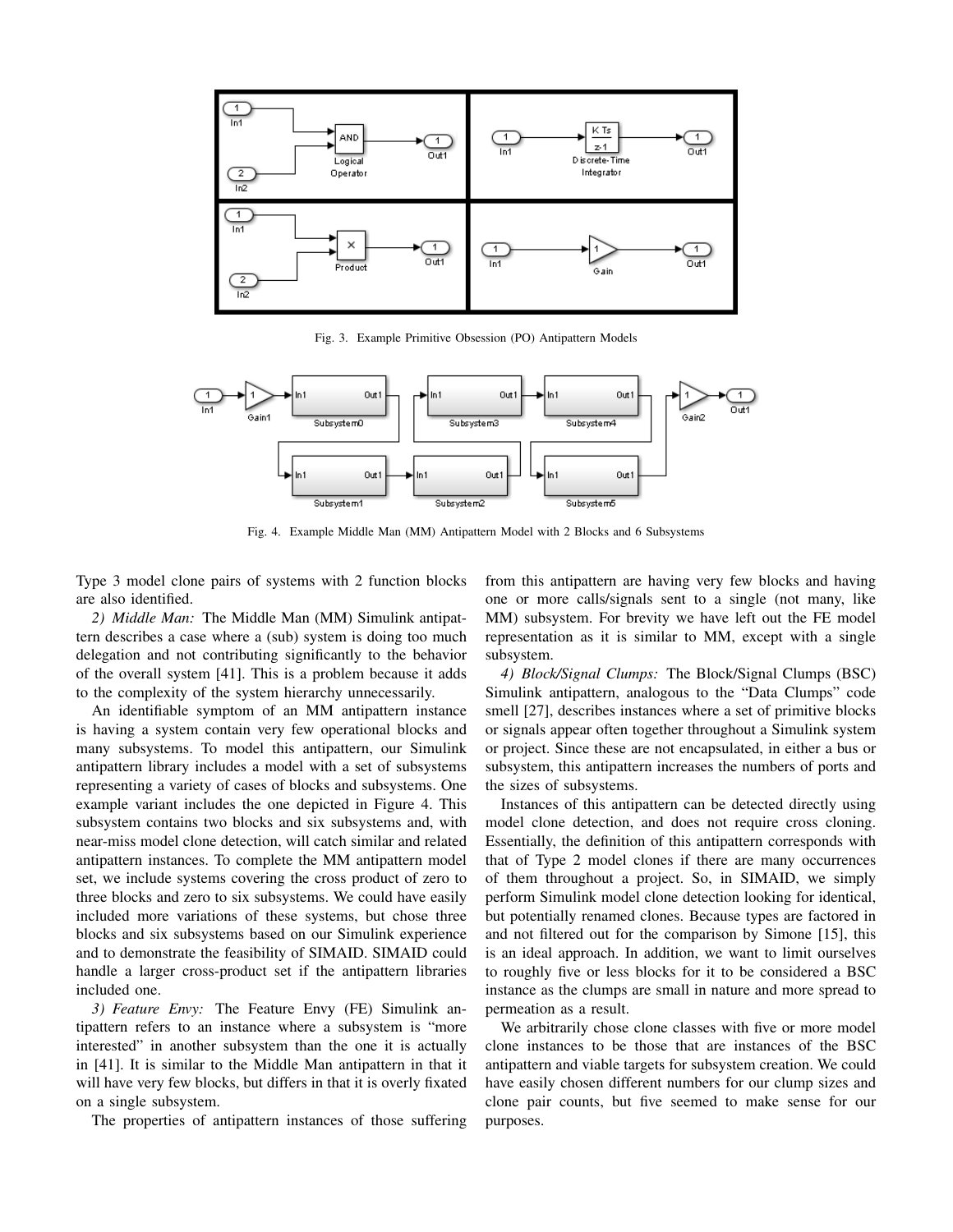

Fig. 5. Sample of JN 0001 Guideline Antipattern Models

*5) MAAB Guidelines:* There were three MAAB guidelines [42] that seemed appropriate to treat as antipatterns for quality evaluation in Simulink models. We outline these guidelines and provide some of our Simulink model-based representations of them.

*a) Prohibited Simulink Blocks for use with Controllers:* Guideline JM 0001 in the MAAB guidelines notes that control algorithm models must be designed from discrete blocks. So, the Simulink modeling implication of this is there is a list of sources that should not be used in conjunction with control blocks. Figure 5 provides three of our model antipattern examples including three discouraged sources and various PID controller blocks.

*b) Mismatch of Logical and Numerical Operations:* This MAAB guideline, NA 0002, indicates that blocks performing numerical operations must not be used in conjunction with logic blocks. The two manifestations of this guideline that we model include (1) numerical output should not be connected as input to logic blocks and (2) logical output should never be directly connected to numerical blocks. We once again took the cross-product of the logic block, Logical Operator, with the common numerical Simulink blocks, like gain, product, sum, and others. Figure 6 illustrates three examples of our antipattern model representations including one numerical operator as a source to logic block and two examples of a logical operator as input to a numerical block.

*c) Number of Inputs to Variant Subsystems:* Variant subsystems allow different and dynamic signal paths to be executed at run time. A variant subsystem has multiple subsystems and one set of in ports and one set of out ports. What makes a variant subsystem unique is those ports are not connected until the Simulation begins. As such, it is possible for subsystems to have a different number of in ports than their containing variant subsystem. The MAAB guideline NA\_0020 says this is fine as long as the unused inputs are terminated using the terminator block. Our antipattern Simulink representations model the case where they are not terminated. Specifically, we model the cases covering the cross product of variant subsystems with one to four inports and contained subsystems



Fig. 6. Sample of NA 0002 Guideline Antipattern Models

with one to five inports. For example, we have a set of four variant subsystems with four inports and inner subsystems with inports of one, two, three, and five. Beyond that, these antipattern models are quite straightforward not necessitating an example.

# *B. Overview of the SIMAID Process*

The first step in the SIMAID process involves modelling the Simulink antipatterns and storing them in a library. We outlined this step in the previous subsection. When ready, this library and the projects undergoing model quality assurance must be placed in an appropriate location such that they can be subject to model clone detection. So, in our case, we simply placed the folders containing the antipattern library alongside each respective project to analyze in the same higher-level containing folder.

Once the library and project are ready, Simone has to be configured for antipattern detection. We established from evaluation [38] and consultation with our industrial partners a near-miss threshold between 20% and 30% yields the most applicable clones. We require near-miss flexibility for antipattern instance detection since they will rarely, if ever, be exact matches, but also have some smaller patterns. Thus, for all antipatterns but BSC, we configure Simone to use blind renaming, with a 25% difference threshold. For BSC clones, we set Simone to use blind renaming, but with a 0% difference threshold. This will give us clumps of blocks, allowing for changes in names, but not types. We were able to utilize Simone as is, without changing its implementation.

The last step in the SIMAID process involves extracting the antipattern instances. At this point, we accomplish this by simply noting any clones present in cross-clone detection, that is, those that intersect our antipattern libraries and the projects undergoing evaluation. The exception to this is for BSC clones where we look at the Type 2 model clone classes and note any model clone instances contained in classes with a size of five or more clones. In the future, we will work on fully automating this process to present this information to the model QA tester directly in the native Simulink environment using the SimNav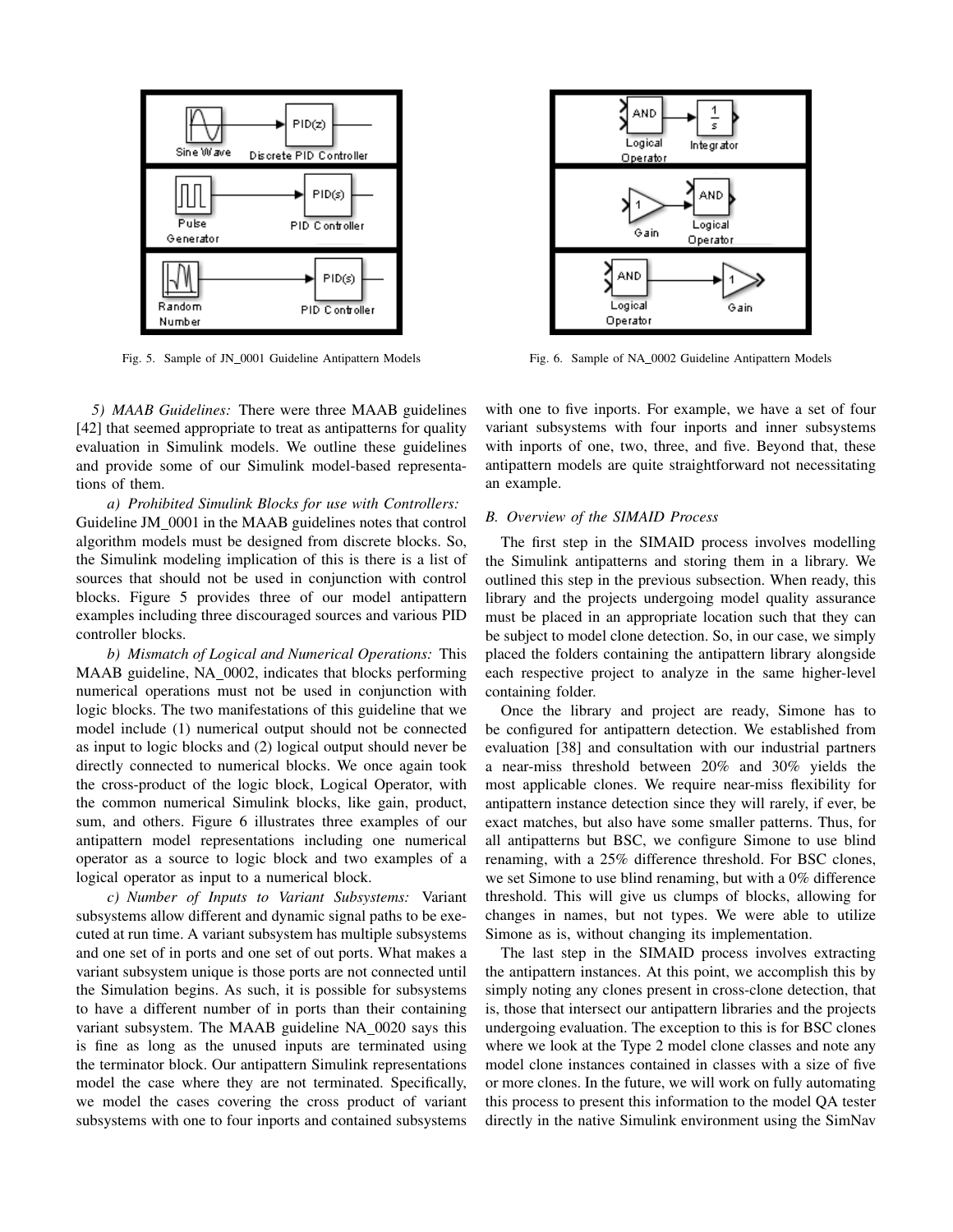| TABLE I                         |
|---------------------------------|
| <b>PUBLIC SIMULINK PROJECTS</b> |

| Project                                    | # of Simulink Systems |
|--------------------------------------------|-----------------------|
| Simulink Demonstration Examples (SDE)      | 1852                  |
| Matlab Central (MC) - 5 Projects           | 723                   |
| ConQAT Example Models (CM)                 | 638                   |
| Advanced Vehicle Simulator (AVS) Version 3 | 1876                  |

interface [34].

# IV. SIMAID CASE STUDY

In order to validate our SIMAID process, and the idea of using model clone detection to detect model patterns in general, we performed a case study using SIMAID to detect Simulink antipatterns in four public Simulink projects. We make these projects publicly available on the same web page as our antipattern models<sup>3</sup>. The only exception to this is the Simulink example demonstration set, which are public, but are owned by Mathworks and available for download on their website<sup>5</sup>.

Table I lists these projects and the number of Simulink systems they are composed of. The first project includes the set of all the Simulink example demonstration models, including aerospace, automotive, and other types of models. The second project is a collection of five Simulink systems from Matlab Central, which is an online repository of Matlab artifacts. The third project is one consisting of open-source models provided to us by the developers of ConQAT [11] that they had used for evaluation in the past. That set includes systems related to "Aircraft Library Source" and "Surveillance System Design Source". The last system is the third version of a large open-source Simulink application called Advanced Vehicle Simulator, called Advisor, which allows for simulation of various properties found in automobiles. From a run time performance perspective, the tool performed nearly identically on the projects in the case study to running basic Simone on them. That is, running SIMAID did not significantly impact the run time of the model clone analysis.

Table II summarizes the results from our case study on using SIMAID to perform antipattern instance detection on each respective Simulink project. Each row presents the findings of SIMAID when analyzing the four systems presented in Table I. Each column indicates the number of Simulink antipattern instances detected for our antipatterns under consideration. For PO anti pattern clone pairs, there was a lot of overlap (similarity) in our model representations because they were such simple systems. As such, we divided the number of PO clone pairs by a reduction factor of 2.5 to better represent the recall. This factor was based on our experience with two of the smaller open source systems: MC and CM. Unfortunately, none of our analysis of the projects revealed any MAAB antipattern instances, leaving us unable to conclude anything about SIMAID's ability to detect occurrences of those antipatterns. In each of the following subsections, we discuss the



Fig. 7. Feature Envy Antipattern Instance found in SDE

results for each project and present example model antipattern instances we found interesting.

#### *A. Simulink Demonstration Examples*

SIMAID discovered a nice range of different antipattern occurrences in the SDE systems. Despite being a smaller project than the Advanced Vehicle Simulator, this project has a higher number of primitive obsession antipattern instances. The implication of this from a model quality perspective is that this project has a lot of simple subsystems that should be refactored into larger ones. Because of the larger amount of primitive systems, this project, as a whole, has a lot of unnecessary hierarchy and would be very difficult to navigate through manually.

Our analysis of this project also yielded many Middle Man and Feature Envy antipattern instances. One example of the latter is presented in Figure 7, displaying the subsystem "10ms Recurring H/W Timer". Here we see the system is "fixated" on the subsystem "10ms Clock" and adds to the functionality only by adding one integration step delay for "setup time". Even though there is that additional delay, it is clear that this system really just performs the clock operation.

# *B. Matlab Central*

The Matlab Central project had a large number of Block/Signal Clump instances relative to its size: 73 instances spread throughout 723 systems. One such clump, illustrated in Figure 8 contained 6 blocks that appeared together 20 times in different places. Seeing as BSC are Type 2 clones, this means the types of clones and structure were identical, but the elements may have been renamed. From a model quality assurance perspective, it would be in the interest of the QA team to create a subsystem in a library containing those blocks and replacing the 20 instances with a call to that subsystem. Simulink even has a built-in feature to do it automatically in one step in the Simulink UI simply by selecting a group of blocks.<sup>6</sup>.

#### *C. ConQAT Example Models*

According to our analysis with SIMAID, the ConQAT example models, containing aircraft library and surveillance design systems, were relatively free of antipattern instances. There were a notable number of block clumps that could be refactored into libraries. In addition, there were a handful of primitive obsession antipattern instances. One such example is presented in Figure 9. Here we

<sup>5</sup>http://www.mathworks.com/products/simulink/model-examples.html

<sup>6</sup>mathworks.com/help/simulink/ug/creating-subsystems.html#f4-7371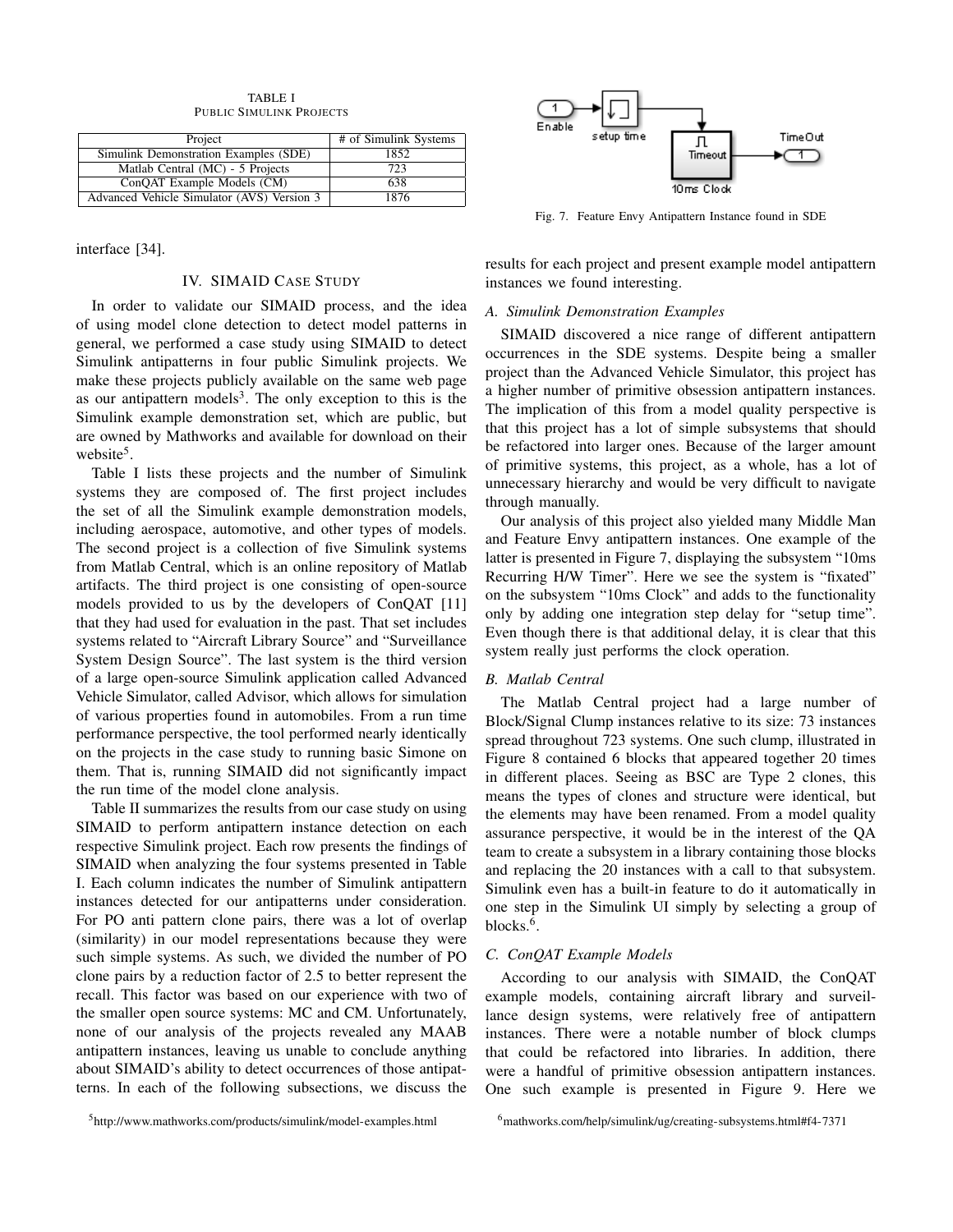TABLE II SIMULINK ANTIPATTERN INSTANCES DETECTED USING SIMAID

| Antipattern<br>Project                 | Middle Man | Primitive Obsession | Feature Envy | <b>Block/Signal Clumps</b> | Guideline |
|----------------------------------------|------------|---------------------|--------------|----------------------------|-----------|
| <b>Simulink Demonstration Examples</b> | 28         | 170                 | 10           | 7 Clumps; 83 Instances     |           |
| Matlab Central                         |            |                     |              | 5 Clumps; 73 Instances     |           |
| ConOAT Models                          |            |                     |              | 6 Clumps; 44 Instances     |           |
| Advanced Vehicle Simulator             |            | 149                 |              | 19 Clumps; 198 Instances   |           |



Fig. 8. Example of Block Clump with 20 Instances in MC



Fig. 9. Primitive Obsession Antipattern Instance from CQ

see a subsystem, called "Enabled Subsystem" within the "Pre SysGen Post sh fifo nohwcs" model, that is "obsessed" with a primitive operation. Specifically, it has only a single selector block. A selector block is a simple Simulink block that takes in an input vector, matrix, or signal, and outputs selected elements<sup>7</sup>. Model quality can be improved immediately by refactoring that single block to the upper level.

## *D. Advanced Vehicle Simulator*

Figure 10 presents the lone Middle Man antipattern instance found in the Advanced Vehicle Simulator. The system, "electric acc loads <acc>" in the model "BD\_PAR\_SA\_AUTO" has no real purpose other than acting as a Middle Man to the subsystem handling electrical accessory loads, the lightningbolt subsystem in the diagram. This Middle Man antipattern indicates a case where this system has no purpose other than passing information to another system and unnecessarily complicates the hierarchy of the Simulink AVS project.

Our analysis shows that this system has an inordinate number of Block/Signal Clumps: 19 classes totally 198 instances. This model quality metric found during our quality assurance analysis indicates that this system has serious opportunity for refactoring and that there is a ton of repeated block clumps that should be extracted into subsystems or buses.



Fig. 10. Middle Man Antipattern Instance found in AVS

#### V. DISCUSSION AND FUTURE WORK

When it comes to detection tools, an important and obvious question is that of recall and precision, that is, the ability to account for all theoretical instances and the accuracy of the result set, respectively. From a model clone detection perspective, SIMAID is built on Simone. In the past, we evaluated Simone's recall and precision [38], [40] and found it to have a recall in the mid-to-high nineties and a precision in the high nineties, with both values varying depending on the similarity threshold. So, the overall question of recall and precision for SIMAID is not related to model clone detection in itself, but rather its ability to detect antipattern instances. The run time performance of SIMAID is dependent on the run time performance of Simone, which is quite efficient as it uses text analysis and transformation technologies [15].

Pettersson et al. [43] point out the difficulties in evaluating pattern instance detectors. One problem is that there is typically no "Gold Standard" for accuracy metrics that can be used, or it takes a long time to construct correctly and completely. Similar to our problems in constructing abstract representations, potential over- and under- approximations can occur, meaning the representations are too restrictive or not restrictive enough, respectively. Another related issue is the actual measure for precision and recall. They note "For pattern detection applications involving human clients, . . . one would tolerate checking a list of pattern candidates manually if one could be sure that the list contains all pattern occurrences." and also provide a weighted harmonic mean of precision and recall. Because this needs to be done manually and by someone qualified, our long-term plan involves enlisting an experienced Simulink domain engineer and having them validate our detected antipattern instances. In addition, they could assist us in refining our model representations.

<sup>7</sup>http://www.mathworks.com/help/simulink/slref/selector.html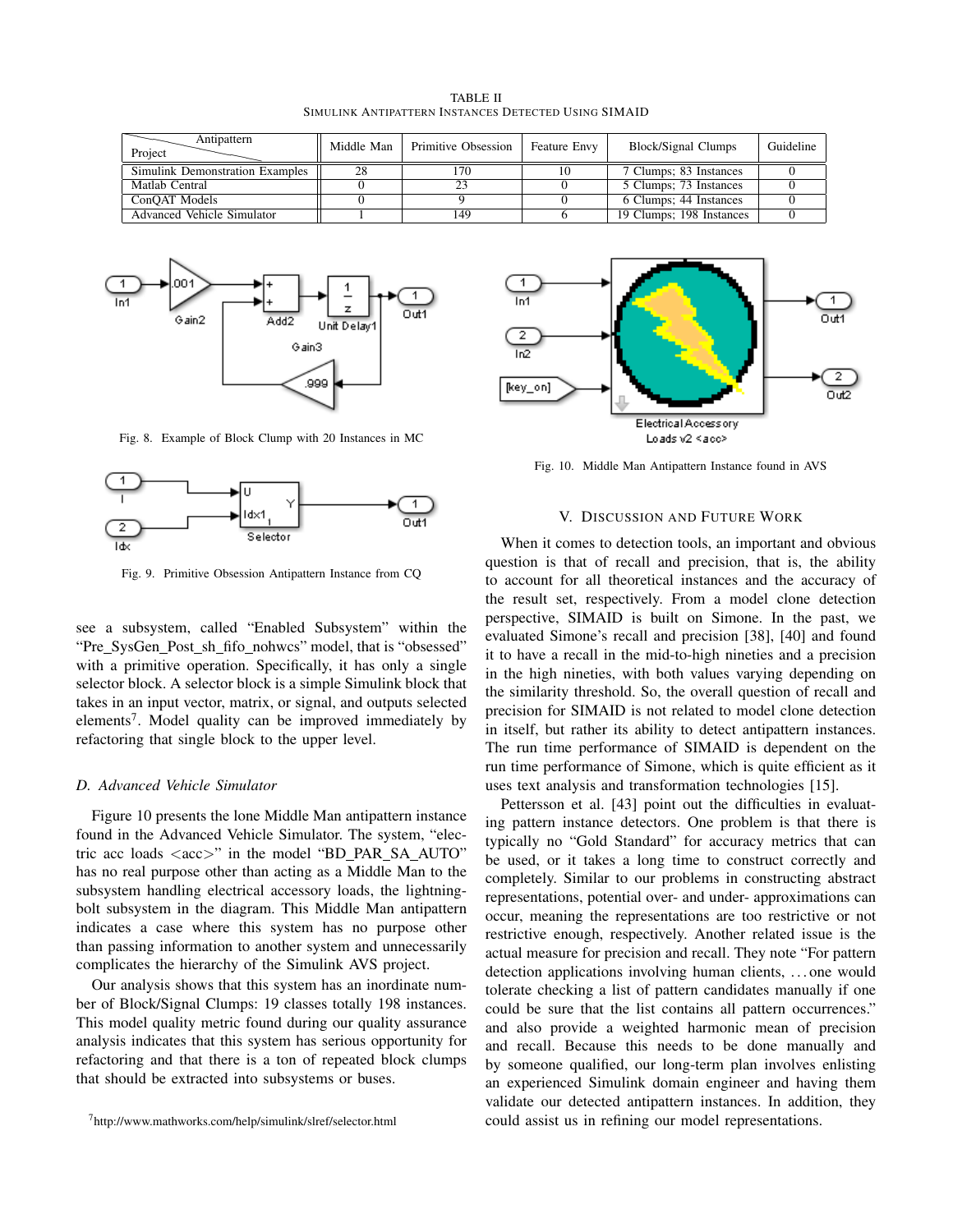We selected Simulink model antipattern detection because antipatterns were more available than design patterns and we considered them instantly applicable to model quality since refactoring them immediately improves system quality. In contrast, for Simulink model design patterns, we would first have to determine a lack of design patterns and additionally detect places where design patterns can be exploited. In terms of the effectiveness of detecting the presence of antipatterns in judging model quality, that is something we are investigating as future work. We believe that it will be just as effective as it has been in the analogous code domain [26], [27]. Important questions to answer on that front include how "bad" each antipattern is compared to other ones when it comes to overall model quality for a project. Some of that may be able to be calculated by looking at the connections and impact factor of the systems containing antipattern instances. So, if an antipattern is a more "severe" one and is in a "key" system, then that would have a larger quality impact value.

There are a number of threats to validity to our case study. Firstly, as pointed out by Pettersson et al. [43], choice of projects is always a factor when evaluating detection tools. For example, it is unfortunate that either none of our projects contained MAAB guideline violations or SIMAID failed to detect them, and we are unable to discern which it is. Because of the accuracy of Simone and the relative simplicity of the MAAB guidelines we modelled, we believe it is the former. Similarly, we had a limited set of antipatterns and the ones we had were relatively simple. In regards to our overall objectives however, these publicly available projects and this set of antipatterns allowed us to illustrate detection of Simulink antipattern instances. Another threat to our case study is that we semi-manually counted and extracted the antipattern instances. While we were very careful and used automated string search tools to guide us, any manual interaction always introduces the possibility of error. For future work, we plan on automating the extraction of the SIMAID results into an easy to read form and, ideally, one that is natural and integrated into the model engineers' development and quality assurance environments. This will include us consulting with Simulink engineers from our industrial partners, and may, for example, include presenting results using Simone's SimNav interface [34].

Furthermore, we will be focusing on applying our SIMAID technique in industrial environments through collaboration with our partners. Seeing as they already use Simulink in much of their development, we want to introduce SIMAID to their test engineers, refine it for their purposes, and help them use it to further their quality assurance measures. Through observation and interaction, we can continue to evolve SIMAID as a model quality assurance technique. In terms of Simulink antipattern selection criteria for further research, we will be discussing our existing corpus with our industrial partners and also investigating what other ones are of known and of interest to modellers.

Lastly, our continual future work involves improving both the quantity and quality of Simulink Antipatterns covered by SIMAID. There is limited research on Simulink antipatterns, and Simulink patterns in general. In this research, we did our best to leverage what is out there, extracting the antipatterns from both Tran and Kreuz's work [41] and the MAAB guidelines [42] that fit well with our proposed approach. While we considered all the antipatterns from both those sources, the antipatterns we chose were relatively low-hanging fruit. It may be possible to encode more antipatterns from those sources, and we hope that publicizing our work and future collaborations with Simulink experts will help increase the quantity of Simulink antipatterns. In addition, we will continue to look for additional sources of Simulink antipatterns, like forums, and even considering transforming antipatterns from other related domains, like Modelica [44], to Simulink.

## VI. CONCLUSION

Improving model quality assurance is a crucial step in ensuring the continued growth and success of Model-Driven Engineering. As model artifacts permeate through all phases of the Software Engineering development process and mature over time, the need for analyzing and evaluating properties of these models becomes increasingly important. One established approach to assessing quality in software projects in general is to detect known design solutions, or patterns, and poor solutions, or antipatterns, to common problems. Traditionally, this has been done by either evaluating source code or using textual rules to evaluate design models. Recently, we proposed the idea of detecting model patterns, at the model level, by using model representations and performing a type of model comparison known as model clone detection. This has the benefit of (1) allowing earlier analysis in product creation, (2) being able to be used on projects that are built mainly or entirely using model-driven practices, and (3) allowing testers to maintain the same level of abstraction between the patterns and the projects undergoing quality assurance.

In this paper, we validated this idea by developing a Simulink antipattern instance detector, named SIMAID. Using existing corpora of Simulink antipatterns, we considered four antipatterns and three guidelines to include within SIMAID. SIMAID involves representing the Simulink antipatterns as Simulink models and placing them in libraries. These libraries and desired projects then undergo cross-clone detection using our near-miss model clone detector, Simone. We evaluated SIMAID through a case study targeted at four publicly available projects of varying natures and sizes, finding instances of the antipatterns throughout all the projects. No instances of MAAB Simulink guideline violations were detected in any of our projects.

Better calculating recall and precision for SIMAID's antipattern detection is one area of future work we are pursuing. Precision and recall for antipattern detection is best achieved through manual interaction with domain experts and is an avenue we will explore. Other future work includes providing SIMAID's data in a form conducive to engineers by seeking feedback from our industrial partners on their desired quality assurance capabilities they want to see from the tool. As